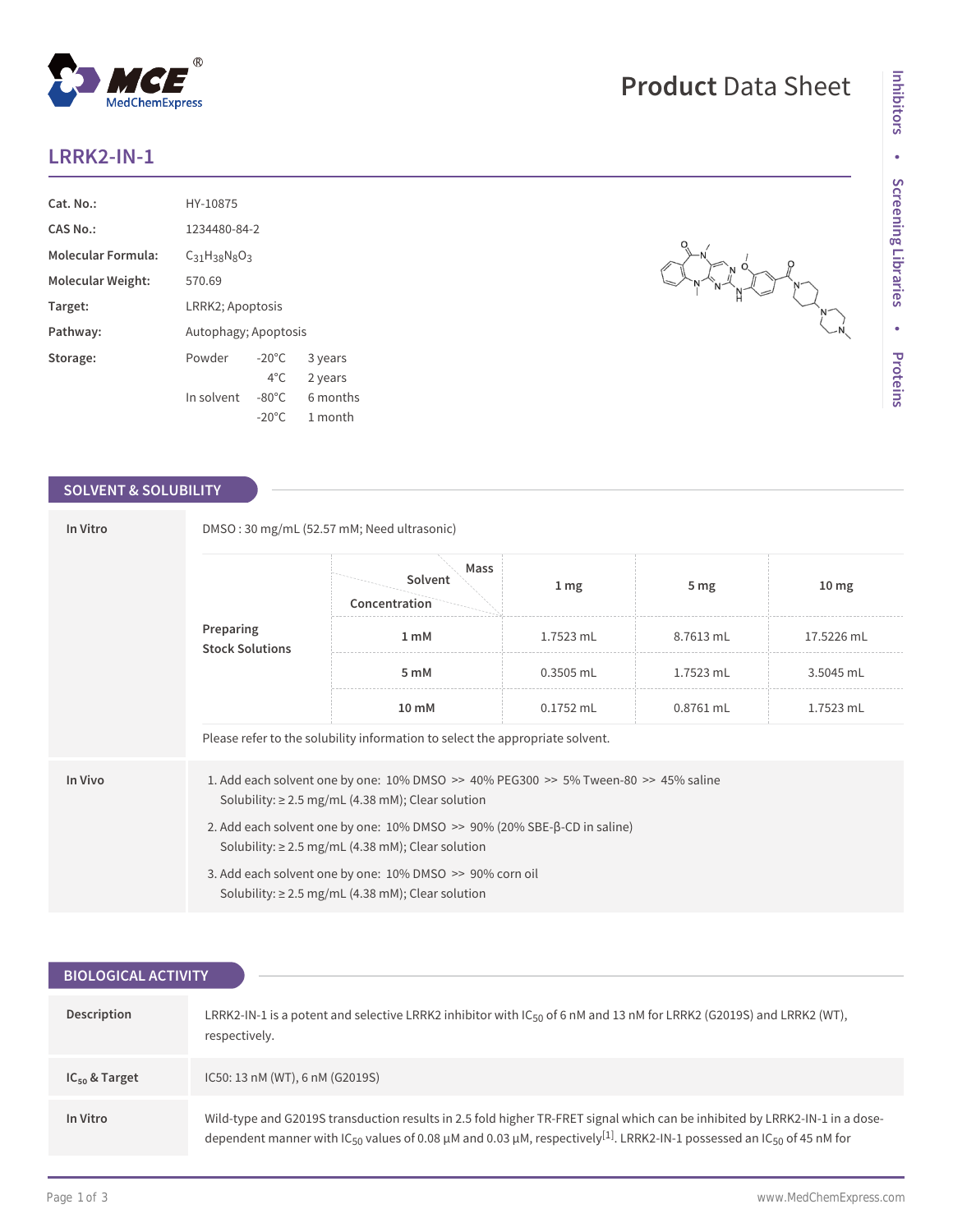|         | inhibition of DCLK2 and exhibits an IC <sub>50</sub> of greater than 1 $\mu$ M when evaluated in biochemical assays for AURKB, CHEK2,<br>MKNK2, MYLK, NUAK1, and PLK1. LRRK2-IN-1 is confirmed to inhibit MAPK7 with an EC <sub>50</sub> of 160 nM. LRRK2-IN-1 induces a<br>dose dependent inhibition of Ser910 and Ser935 phosphorylation accompanied by loss of 14-3-3 binding to both wild type<br>LRRK2 and LRRK2[G2019S] stably transfected into HEK293 cells <sup>[2]</sup> . LRRK2-IN-1 is moderately cytotoxic with IC <sub>50</sub> of 49.3 µM in<br>HepG2 cells. LRRK2-IN-1 exhibits genotoxicity in the presence and absence of S9 at 15.6 and 3.9 µM, respectively <sup>[3]</sup> . LRRK2-<br>IN-1 inhibits proliferation, migration, and induces cell death with hallmarks of apoptosis of HCT116 and AsPC-1 cells <sup>[4]</sup> .<br>MCE has not independently confirmed the accuracy of these methods. They are for reference only. |
|---------|-----------------------------------------------------------------------------------------------------------------------------------------------------------------------------------------------------------------------------------------------------------------------------------------------------------------------------------------------------------------------------------------------------------------------------------------------------------------------------------------------------------------------------------------------------------------------------------------------------------------------------------------------------------------------------------------------------------------------------------------------------------------------------------------------------------------------------------------------------------------------------------------------------------------------------------------------------|
| In Vivo | LRRK2-IN-1 (100 mg/kg, i.p.) induces dephosphorylation of LRRK2 in the kidney of the mice <sup>[2]</sup> . Peritumoral injection of<br>LRRK2-IN-1 (100 mg/kg) results in a significant decrease in tumor volume and weight of AsPC-1 tumor xenografts <sup>[4]</sup> .<br>MCE has not independently confirmed the accuracy of these methods. They are for reference only.                                                                                                                                                                                                                                                                                                                                                                                                                                                                                                                                                                           |

# **PROTOCOL**

| Kinase Assay <sup>[2]</sup>             | Active GST-LRRK2 (1326-2527), GST-LRRK2 [G2019S] (1326-2527), GST-LRRK2 [A2016T] (1326-2527) and GST-LRRK2<br>[A2016T+G2019S] (1326-2527) enzyme is purified with glutathione sepharose from HEK293 cell lysate 36 h following<br>transient transfection of the appropriate cDNA constructs. Peptide kinase assays, performed in duplicate, are set up in a<br>total volume of 40 µL containing 0.5 µg LRRK2 kinase (which at approximately 10% purity gives a final concentration of 8<br>nM) in 50 mM Tris/HCl, pH 7.5, 0.1 mM EGTA, 10 mM MgCl <sub>2</sub> , 20 µM Nictide, 0.1 µM [ $\gamma$ - <sup>32</sup> P]ATP (500 cpm/pmol) and the<br>indicated concentrations of inhibitor dissolved in DMSO. After incubation for 15 min at 30°C, reactions are terminated by<br>spotting 35 µL of the reaction mix onto P81 phosphocellulose paper and immersion in 50 mM phosphoric acid. Samples are<br>washed extensively and the incorporation of $[y^{-32}P]$ ATP into Nictide is quantified by Cerenkov counting. IC <sub>50</sub> values are<br>calculated with GraphPad Prism using non-linear regression analysis.<br>MCE has not independently confirmed the accuracy of these methods. They are for reference only. |
|-----------------------------------------|-------------------------------------------------------------------------------------------------------------------------------------------------------------------------------------------------------------------------------------------------------------------------------------------------------------------------------------------------------------------------------------------------------------------------------------------------------------------------------------------------------------------------------------------------------------------------------------------------------------------------------------------------------------------------------------------------------------------------------------------------------------------------------------------------------------------------------------------------------------------------------------------------------------------------------------------------------------------------------------------------------------------------------------------------------------------------------------------------------------------------------------------------------------------------------------------------------------------------------|
| Cell Assay <sup>[4]</sup>               | Cells ( $104$ cells per well) are seeded into a 96-well tissue culture plate in triplicate. The cells are cultured in the presence of<br>LRRK2-IN-1 with DMSO as a vehicle at 0, 0.31, 0.63, 1, 2, and 5, 10, and 20 $\mu$ M. 48 h post treatment, 10 $\mu$ L of TACS MTT<br>Reagent is added to each well and the cells are incubated at 37°C until dark crystalline precipitate become visible in the<br>cells. 100 µL of 266 mM NH <sub>4</sub> OH in DMSO is then added to the wells and placed on a plate shaker at low speed for 1 minute.<br>After shaking, the plate is allowed to incubate for 10 minutes protected from light and the OD550 for each well is read using<br>a microplate reader. The results are averaged and calculated as a percentage of the DMSO (vehicle) control +/- the standard<br>error of the mean.<br>MCE has not independently confirmed the accuracy of these methods. They are for reference only.                                                                                                                                                                                                                                                                                     |
| Animal<br>Administration <sup>[2]</sup> | LRRK2-IN-1 is dissolved in Captisol and administered by intraperitoneal injection into wild type male C57BL/6 mice at a dose<br>of 100 mg/kg. Control mice are injected with an equal volume of Captisol. At 1 and 2 h time points, mice are extinguwashed<br>by cervical dislocation and kidney and brain tissue rapidly dissected and snap-frozen in liquid nitrogen.<br>MCE has not independently confirmed the accuracy of these methods. They are for reference only.                                                                                                                                                                                                                                                                                                                                                                                                                                                                                                                                                                                                                                                                                                                                                    |

## **CUSTOMER VALIDATION**

- Mol Pharm. 2018 Aug 6;15(8):3252-3259.
- Anticancer Res. 2018 Nov;38(11):6225-6230.
- Harvard Medical School LINCS LIBRARY

See more customer validations on<www.MedChemExpress.com>

#### **REFERENCES**